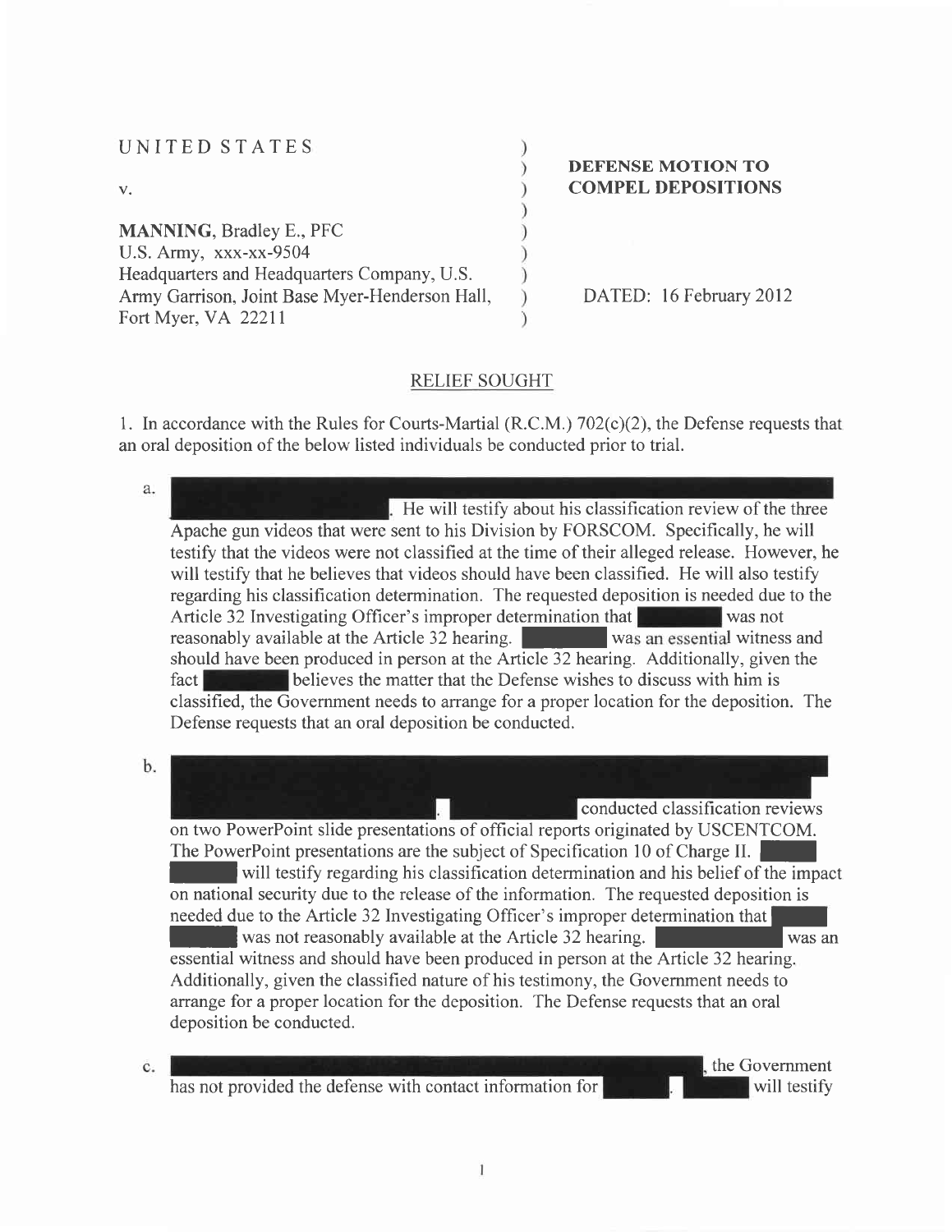about his classification determination concerning the alleged chat logs between and PFC Bradley Manning. Specifically, he will testify about his classification assessment of information discussed in the alleged chat logs. The requested deposition is needed due to the Article 32 Investigating Officer's improper determination that was not reasonably available at the Article 32 hearing. Was an essential witness and should have been produced in person at the Article 32 hearing. Additionally, given the classified nature of his testimony, the Government needs to arrange for a proper location for the deposition. The Defense requests that an oral deposition be conducted.

#### d.

is the Original Classification

Authority (OCA) over the information discussed by will testify that he concurs with the classification determination and impact statements made by **I. The Defense would like to question him regarding his declaration and the** basis for his belief. The requested deposition is needed due to the Article 32 Investigating Officer's improper determination that was not reasonably available at the Article 32 hearing. Was an essential witness and should have been produced in person at the Article 32 hearing. Additionally, given the classified nature of his testimony, the Government needs to arrange for a proper location for the deposition. The Defense requests that an oral deposition be conducted.

#### e.

will testify concerning his classification review and classification determination concerning the CIDNE Afghanistan Events, CIDNE Iraq Events, other briefings and the BE22 PAX.wmv video. Specifically,  $\|$  will testify concerning his classification determination and his belief of the impact on national security from having this information released to the public. The requested deposition is needed due to the Article 32 Investigating Officer's improper determination that was not was not reasonably available at the Article 32 hearing. We have always an essential witness and should have been produced in person at the Article 32 hearing. Additionally, given the classihed nature of his testimony, the Government needs to arrange for a proper location for the deposition. The Defense requests that an oral deposition be conducted.

#### f.

The Government has not provided contact information for will testify concerning his review of the disclosure of Department of State Diplomatic Cables stored within the Net-Centric Diplomacy server and part of SIPDIS. will testify concerning his classification determination and the impact of the release of the information on national security. The requested deposition is needed due to the Article 32 Investigating Officer's improper determination that  $\mathbb{R}$  was not reasonably available at the Article 32 hearing. **We are so was an essential witness and should have been produced in person** at the Article 32 hearing. Additionally, given the classified nature of his testimony, the Govemment needs to arrange for a proper location for the deposition. The Defense requests that an oral deposition be conducted.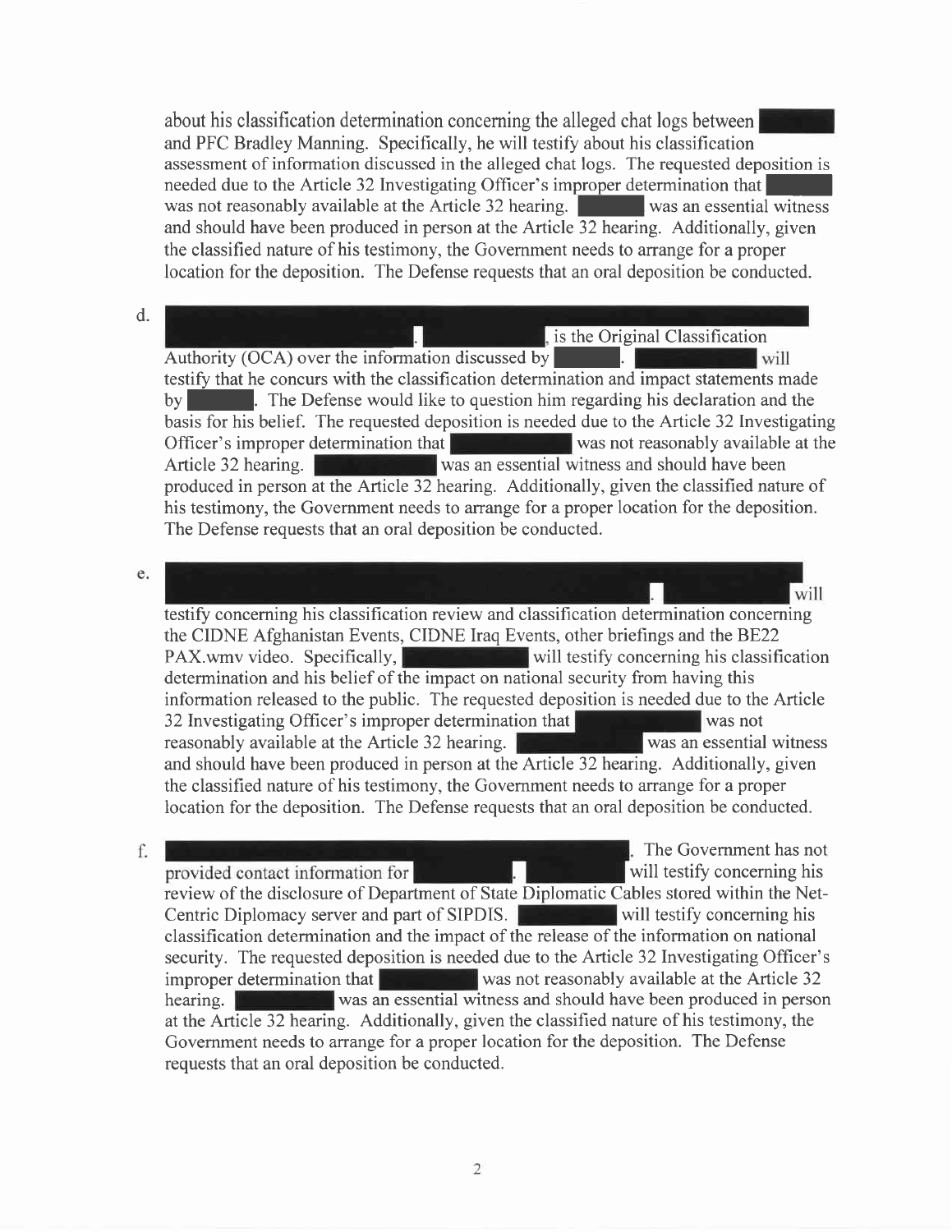- g. will testify concerning his review of the disclosure of five documents, totaling twenty-two pages. will testify concerning his classification determination and his belief regarding the impact of the release of the information on national security. The requested deposition is needed due to the Article 32 Investigating Officer's improper determination that was not reasonably available at the Article 32 hearing. was an essentialwitness and should have been produced in person at the Article 32 hearing. Additionally, given the classified nature of his testimony, the Government needs to arrange for a proper location for the deposition. The Defense requests that an oral deposition be conducted.
- The government has not provided contact information for  $\vert$  and denote the steed denotes in energy and  $\vert$  and being produced by the h. . The requested deposition is needed due to not being produced by the notion at the Article 32 hearing. Government at the Article 32 hearing. have been produced in person at the Article 32 hearing. Additionally, given the classified nature of his testimony, the Government needs to arrange for a proper location for the deposition. The Defense requests that an oral deposition be conducted.

## BURDEN OF PERSUASION AND BURDEN OF PROOF

2. As the moving party, the Defense has the burden of persuasion. R.C.M.  $905(c)(2)$ . The burden of proof is by a preponderance of the evidence. R.C.M.  $905(c)(1)$ .

## FACTS

3. PFC Manning is charged with five specifications of violating a lawful general regulation, one specification of aiding the enemy, one specification of disorders and neglects to the prejudice of good order and discipline and service discrediting, eight specifications of communicating classified information, five specifications of stealing or knowingly converting Government property, and two specifications of knowingly exceeding authorized access to a Govemment computer, in violation of Articles 92, 104, and 134, UCMJ, 10 U.S.C. § \$ 892, 904, 934 (2010).

4. The original charges were preferred on 5 July 2010. Those charges were dismissed by the convening authority on 18 March 2011. The current charges were preferred on 1 March 2011. On 16 December through 22 December 2011, these charges were investigated by an Article 32 IO. The charges were referred without special instructions to a general court-martial on <sup>3</sup> February 2012.

5. The Defense began asking for the OCAs' classification determinations during discovery as early as 15 November 2010, approximately 14 months ago. See Attachment A. On multiple subsequent occasions, the Defense renewed its request for the OCAs' classification determinations. For over a year, the Government justified its need for excludable delay to the Convening Authority, in part, due to the requirement to obtain these OCA classification determinations. The Government provided these determinations to the Defense piecemeal. It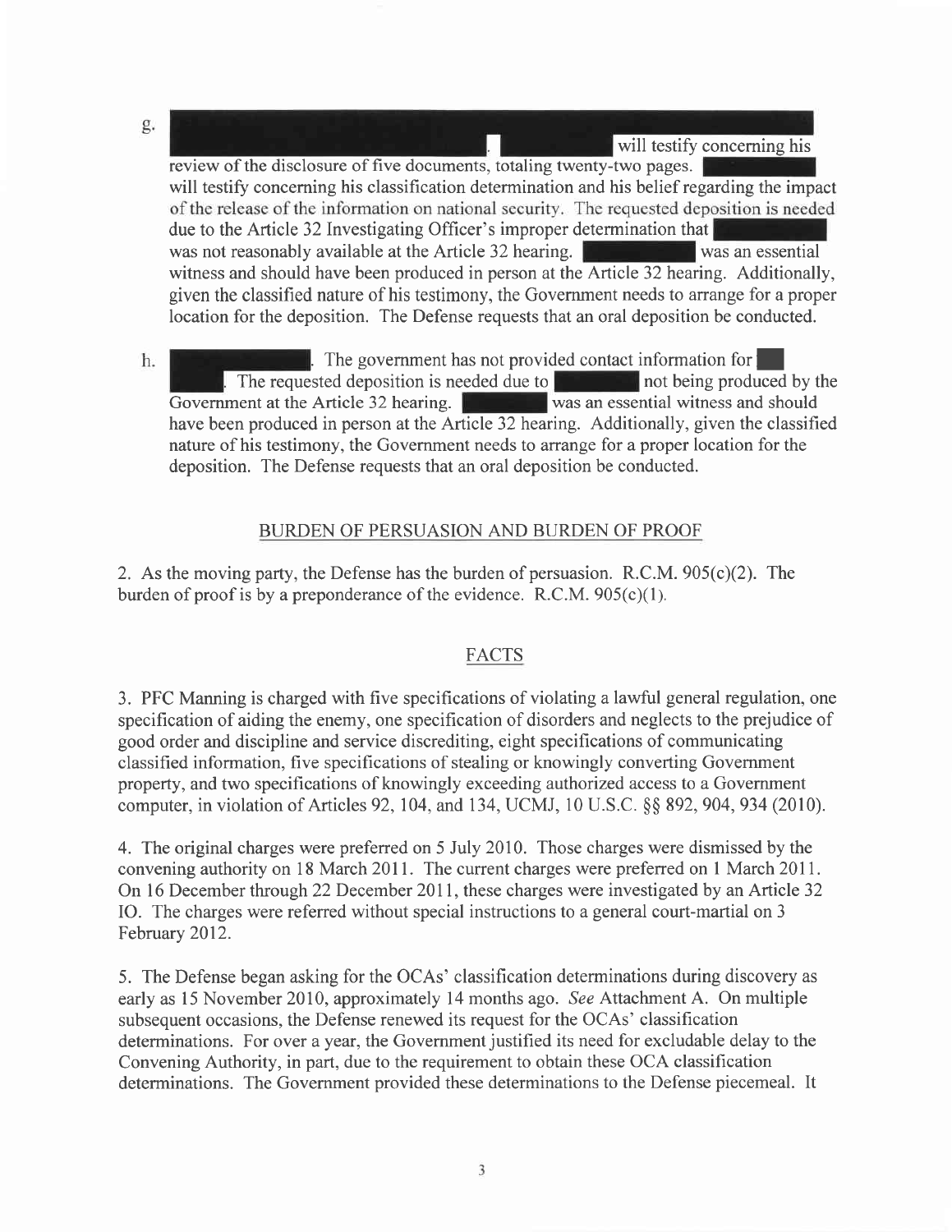was not until the late fall (approximately November 2011) that the Defense had in its possession all of the OCA classification determinations. See Attachment B.

6. On 2 December 2011, the Defense submitted its witness list to the Article 32 Investigating Officer, naming the seven OCAs' as witnesses and explaining in detail the relevance of each of the OCAs' testimony. See Attachment C. That same day, the Government also submitted its witness list; it did not place any of the OCAs on its list. See Attachment D. On 7 December, the Government responded to the Defense's witness list. See Attachment E. With the exception of , the Government did not deny that the testimony of the OCA was relevant. Instead, the Govemment asked the Investigating Officer to find each OCA "not reasonably available for the Article 32 given his position as  $\dots$ ". *Id.* at pp. 9-10. On 8 December 2011, the Defense submitted a "Witness Justification" memorandum to the Investigating Officer, wherein it challenged the Government's blanket averments that the OCAs were not reasonably available. See Attachment F. In particular, the Defense wrote at p. 5, "The government objected to the defense request for any of these witnesses. The government, without justification, requested that you find the requested witnesses were not reasonably available given the importance of their respective position. The government seems to argue that in matters of military justice, if you have too important a position, you should not be bothered. Military justice should not be controlled by the importance of your duty position. Each individual took the time to provide an unsworn affidavit. The defense should be provided with the opportunity to examine these witnesses at the Article 32 hearing." *Id.* 

7. The Defense also objected to the Government's attempt to adduce the OCAs' unsworn statements in lieu of sworn statements at the Article 32. ln this respect, the Defense argued:

In the event these witnesses are not produced, the defense objects to the Investigating Officer considering their unsworn statements. R.C.M.  $405(g)(4)(B)$ . Unsworn statements under 28 U.S.C. \$ 1746 cannot be considered by the Investigating Officer. The Manual for Courts-Martial requires that testimony given at an Article 32be under oath. R.C.M.  $405(h)(1)(A)$ . If a witness is deemed not reasonably available, the Investigating Officer can consider sworn statements. R.C.M.  $405(g)(5)(B)(i)$ . An unsworn statement provided under 28 U.S.C. S 1746 is not a swom statement. In order for an unsworn statement provided under 28 U.S.C. \$ 1746 to be admissible, it must be subscribed and signed "in a judicial proceeding or course of justice" in order to subject the declarant to the penalty of perjury at the Article 32 hearing. See Article 131  $c(3)$ (noting that "Section 1746 does not change the requirement that a deposition be given under oath or alter the situation where an oath is required to be taken before a specific person."); See also 28 U.S.C.  $\S$  1746 (noting that the unsworn declaration is not effective in "depositions or an oath of office, or an oath required to be taken before a specified official.").  $Id.$  at p. 5.

8. The Government did not respond formally to the Defense's position. Rather, the Government sent the Investigating Officer an email where it responded to miscellaneous matters. With respect to the swom/unsworn statements, the Government wrote:

 $<sup>1</sup>$  At the time, there were seven identified OCAs. A subsequent OCA was requested as soon as his identity was</sup> known to the Defense.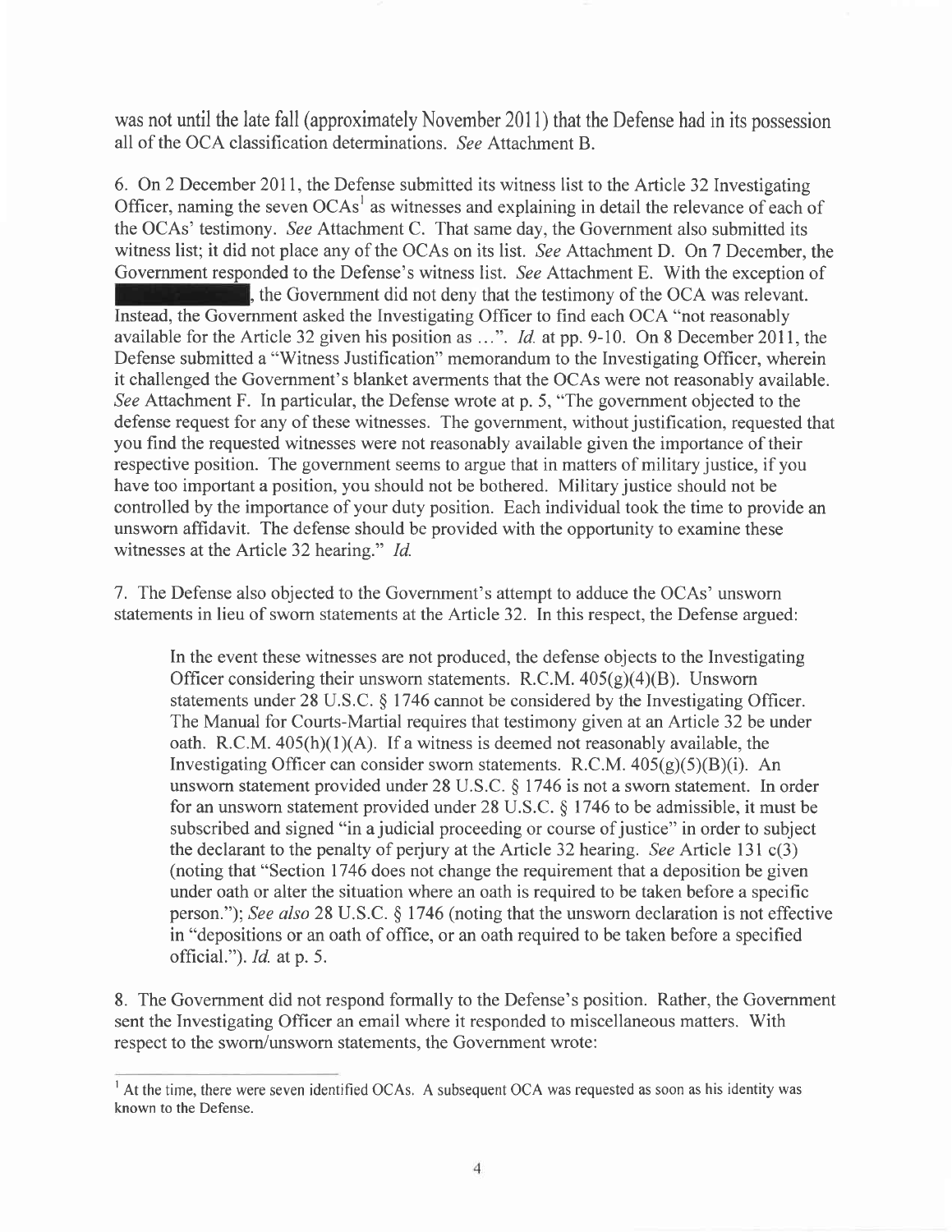

9. That same day, the Defense responded by email stating, "A declaration under 28 U.S.C. Section 1746 is an "Unsworn Statement." As such, unlike sworn statements under 2823, these statements are not admissible over defense objection unless signed during the Article 32 hearing. A plain reading of 28 U.S.C. Section 1746 and R.C.M.  $405(h)(1)(A)$  undercuts the government's position. The analysis to Article 131 also reaffirms the defense's position." See Attachment H.

10. On 12 December 201l, the parties participated in an 802 conference to discuss various matters. The Investigating Officer had not, at this point, made any determination as to what witnesses would appear at the Article 32 hearing, even though the hearing was scheduled for a few days later. However, he had done independent research and provided the panies with several cases which showed that he was inclined to treat the unsworn statements as sworn statements for the Article 32. He asked the parties to respond to the cases he had found. The Defense looked up these cases and prepared a statement on why these cases were inapposite, sending this to the Investigating Officer and the Government later that day. In that email, the Defense wrote:

#### 28 U.S.C. 1746 Statements

In response to your request for us to look at 2010 WL 2265833 and 2002 WL 243445, the defense's position is that both cases are inapplicable to the situation at hand. In Faison, the IO found that TRD was unavailable and that her videotaped statement was sworn. Such a determination was appropriate given the fact TRD responded to questions indicating that she knew the difference between the truth and a lie and promised to tell the truth. As the IO and the AFCCA correctly concluded, this colloquy more than adequately satisfred the oath/affirmation requirement so as to make TRD's videotaped statement a sworn statement under R.C.M.  $405(g)(4)(B)(i)$ . In the instant case, unsworn statements under 28 U.S.C. \$ 1746 do not share any of the same hallmarks of a sworn statement. The statements are not made in front of anyone and the statements are not similar, in that they are not made in front of a person authorized to administer oaths.

Likewise, Elsevier dealt with a videotaped interview that was done without a formal swearing or oath. However, it qualified as a sworn statement in accordance with R.C.M.  $405(g)(4)(B)(i)$  since on a later date the unavailable witness did swear to the truth of the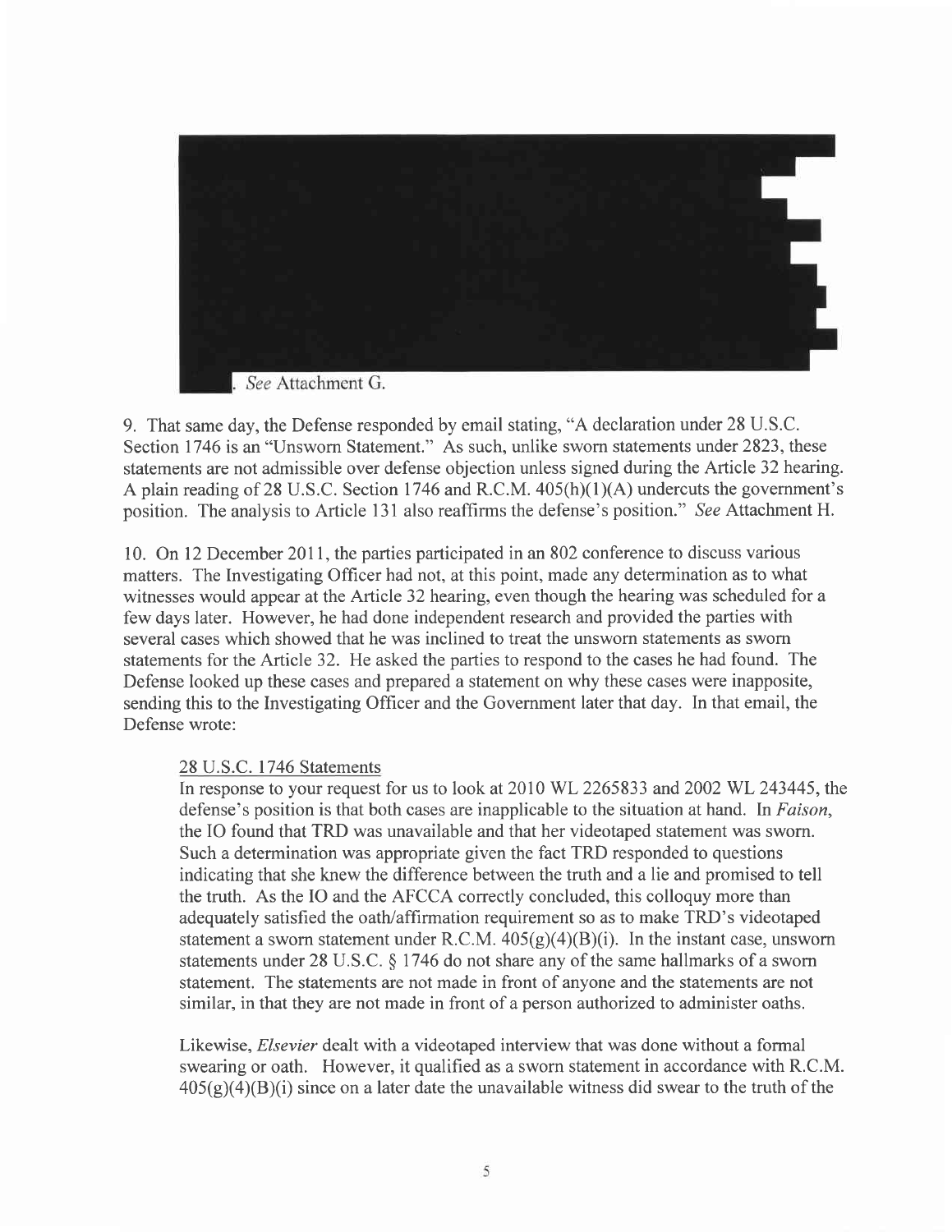statements contained therein. The IO conectly found this to be a sworn adoption of the videotaped interviews that, pursuant to United States v. Wood, 36 M.J. 651 (A.C.M.R. 1992), rendered it admissible. None of the individuals who provided the unsworn statements under 28 U.S. C.  $\S$  1746 have subsequently provided a sworn adoption of their unsworn statement in accordance with R.C.M.  $405(g)(4)(B)(i)$ .

An unswom statement provided under 28 U.S.C. \$ 1746 does not qualify as a sworn statement. In order for an unsworn statement provided under 28 U.S.C. \$ 1746 to be admissible, it must be subscribed and signed "in a judicial proceeding or course of justice" at the Article 32 hearing. A plain reading of 28 U.S.C Section 1746 and R.C.M.  $405(h)(1)(A)$  undercuts any argument to the contrary. See Attachment I.

11. The Government's one line response was, "

." See Attachment J. The Investigating

Officer did not ask the Government to respond specifically to the Defense's argument or to advance its own interpretation of the cases.

12. On 14 December 201l, the Investigating Officer ruled in favor of the Government on the unswom statements. See Attachment K. In support of its ruling, the Investigating Officer produced three new cases that he believed supported the proposition the Government was advancing.<sup>2</sup> In making his ruling, the Investigating Officer stated, "I also note that the classification review statements at issue all indicate that they are in the "course of justice" as they all indicate the persons making the statements knew they were being prepared for use in this case. As such, I consider these statements to have the same indicia of reliability as sworn statements." *Id.* The last line of the Investigating Officer's ruling clearly reveals that he did not deem an unsworn statement made under penalty of perjury to be equivalent to a "sworn statement" under  $405(g)(4)(B)$ . Rather, he determined that an unsworn statement should be admissible because it carried with it "the same indicia of reliability as sworn statements." Id. The Defense's position was that the Investigating Officer fabricated a new ground upon which to admit statements under  $405(g)(4)(B)$  - that the statement carries "the same indicia of reliability as sworn statements"  $-$  which is not permitted under military law.<sup>3</sup>

13. At the time the Investigating Officer had made the determination that the unsworn statements would admissible because they carried the same indicia of reliability as sworn statements, he had not yet even formally ruled on whether the OCAs were "reasonably available" or would be produced at trial. Clearly, the implication of the Investigating Officer's ruling on

<sup>&</sup>lt;sup>2</sup> Only one of these was a military case; two were federal appellate cases. The defense maintains that none of the cases offers support for the proposition that an unsworn statement under 28 U.S.C.  $\S$  1746 can be converted into a sworn statement under R.C.M.  $405(g)(4)(B)$ . In fact, the only military case cited by the Investigating Officer, United States v. Gunderman, 67 M.J. 683 (C.A.A.F. 2009) appears to lend more support to the defense's position that that of the government/lnvestigating Officer. The Army Court of Criminal Appeals in Gunderman emphasizes that, "To be admissible before this court, factual assertions must be ... admitted in a proper form .... Indeed, our own internal rules reflect this requirement for some form of solemnity." Id. at 686-7. The court continued, "By reaffirming this requirement, we do not exalt form over substance ... However, assertions of fact ... must either be contained in the record or be offered in an admissible form." *Id.* at 688. In short, *Gunderman* establishes that form is important and evidence proffered by either party must be "in an admissible form."

<sup>&</sup>lt;sup>3</sup> Note that this determination by the Investigating Officer formed one of four bases for the Defense's Motion for the Investigating Officer to recuse himself. See Attachment M.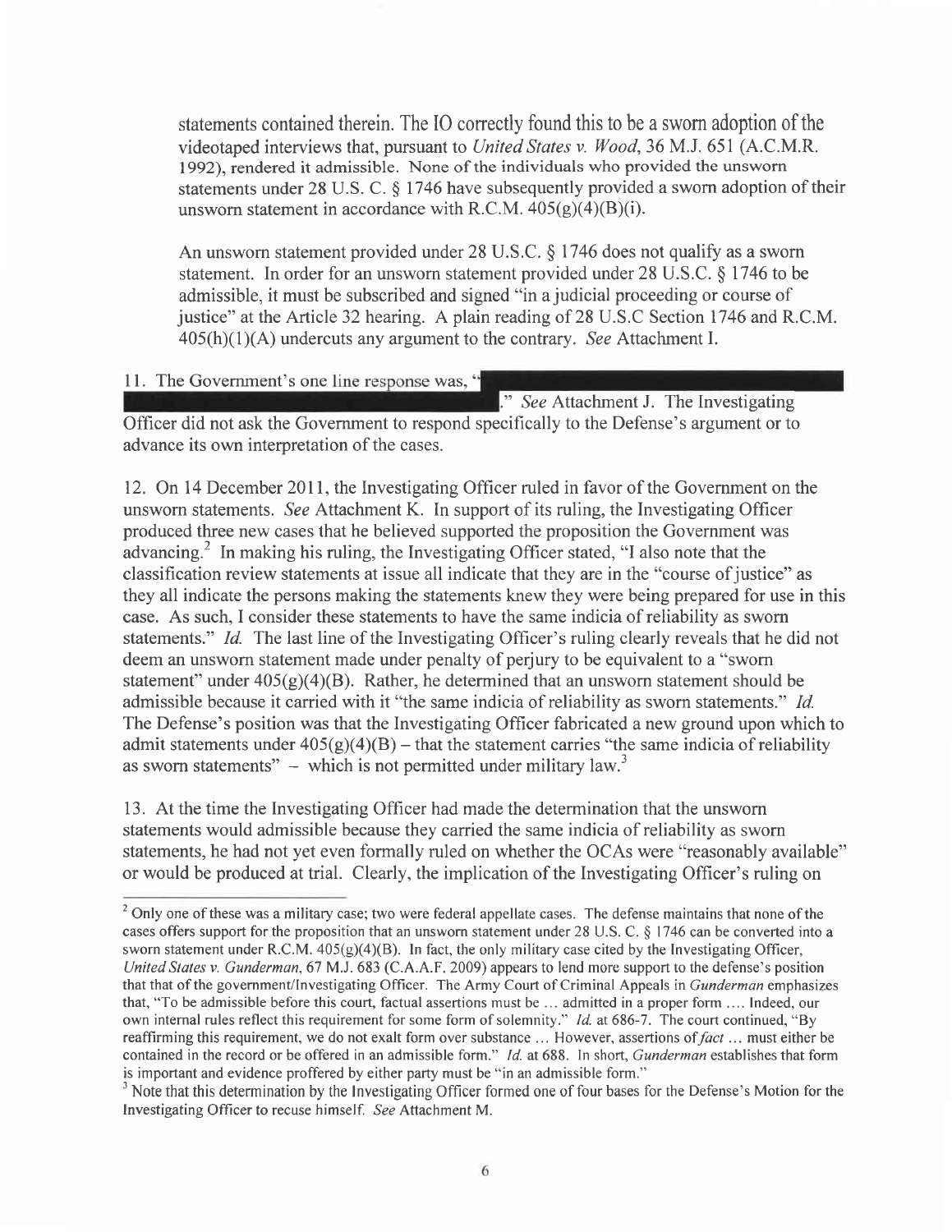the unsworn statements meant that he had determined that they would not be required to appear – but he had yet to provide a basis for that ruling. Later that night, the Investigating Officer finally made his first (in a series) of witness determinations. He determined that the testimony of six of the seven OCAs was "relevant" but that the significance of the OCAs' expected testimony did not "outweigh the difficulty, expense and effect on military operations" so as to justify the OCAs' presence at the Article 32.<sup>4</sup> See Attachment L. He found the expected testimony was not relevant to the form of the charges, the truth of the charges, or information necessary to make an informed recommendation. Id.

14. During the course of the Article 32 hearing, and after the Defense made a motion for the Investigating Officer to recuse himself, $<sup>5</sup>$  the Investigating Officer advised the Government that</sup> he might require the OCAs' presence by telephone and asked the Government to have telephonic contact information available and to ensure that the OCAs were ready to testify by telephone. The Government agreed to do so. The Defense objected to this request and explained that it needed the OCAs to testify in person such that it could hand them various documents and exhibits. At this point, the Investigating Officer reverted back to his ruling that he would consider the unsworn statements in lieu of calling the OCAs to testify either telephonically or in person. The Investigating Officer considered the unsworn declarations of the OCAs and ultimately recommended that all charges be referred to a general court-martial.

15. On 12 January 2012, the Defense filed a Request for Oral Deposition with the Special Court-Martial Convening Authority (SPCMA). See Attachment N. On l6 January, 2012, the Defense filed another Request for Oral Deposition naming two additional OCAs. See Attachment O. On 18 January, 2012, the SPCMCA disapproved the Defense's request. See Attachment P. With respect to six of the OCAs (para. 2), the SPCMCA wrote, "The IO determined that the difficulty, expense and or/effect on military operations outweighed the significance of the expected testimony ... There is no evidence that the witnesses will not be available for trial if their testimony is determined relevant and proper  $\dots$ ". Id. With respect to  $\blacksquare$ , the SPCMCA disapproved of the request because "The defense did not request as an Article 32 witness. There is no evidence that the witness will not be available at trial if their testimony is determined relevant and necessary." Id.

16. On 23 January 2012, the Defense filed a Request for Oral Deposition with the General Court-Martial Convening Authority (GCMC A). See Attachment Q. On I February 2012, the GCMCA denied the Defense's request on virtually identical grounds. See Attachment R.

17. On 20 January 2012, the Defense filed with the Government a Discovery Request wherein it asked for complete contact information for various OCAs. See Attachment S. On27 January, 2012, the Government responded that it would not provide contact information for the OCAs on the grounds that " See Attachment T.

18. The Defense was confused by the Government's refusal to provide contact information for the OCAs. The Defense knows that such information is readily available as the Government represented to the Investigating Officer that they would be prepared to contact the OCAs by

 $7$ 

<sup>&#</sup>x27;Although the wording differed slightly with respect to each OCA, the thrust of the determination was identical.  $<sup>5</sup>$  See Attachment M.</sup>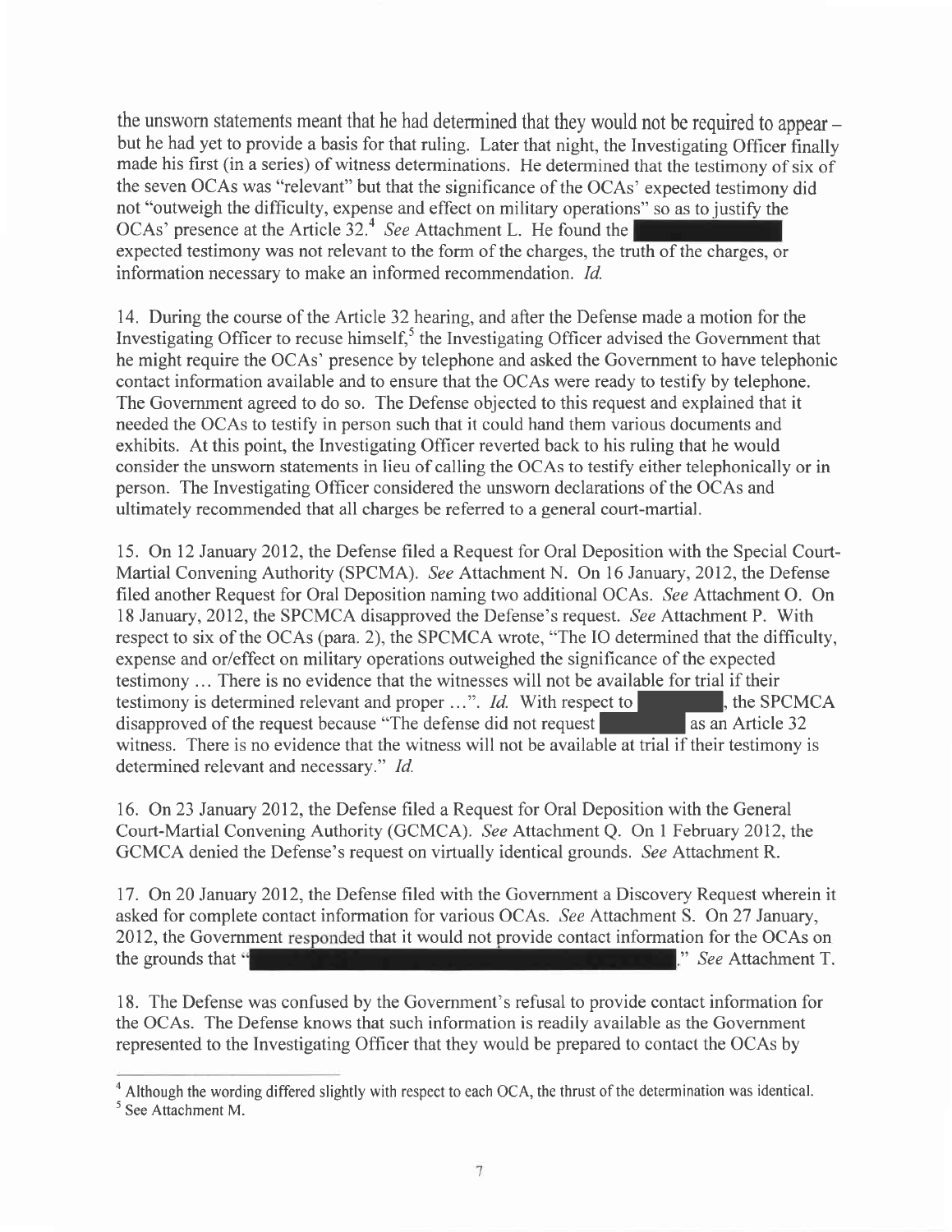telephone during the Article 32. In response to the Government's refusal, the Defense sent an email to the Government reading, in part:

I am a little confused by the government's response concerning contact information for I,  $\blacksquare$ , and  $\blacksquare$ . Is it the government's position that even though you have ready access to the contact information for these potential witnesses, you will not provide this information to the defense? If so, can you elaborate on the basis for your denial to provide this information that is consistent with the requirements of Article 45, UCMJ? See Attachment U.

19. The Government responded:



20. The Defense wrote back:

I am still confused by the government's refusal to provide contact information for<br>
, and<br>
, At this point, it appears that the **let us and I america**. At this point, it appears that the government is improperly impeding the defense's access to these potential witnesses. In discovery, the government provided the defense with an unsworn declaration from each of these potential witnesses. Additionally, you introduced these declarations into evidence at the Anicle 32, and were prepared to call each by telephone should the IO deem the unsworn declarations inadmissible. Therefore, the defense would like to interview

The requirements of Article 46 are not dependent upon whether the government ultimately decides to list a particular individual on their witness list or not. Instead, it speaks to the right of the trial counsel, defense counsel, and court-martial to obtain witnesses and other evidence. Please provide contact information for  $\alpha$  and  $\alpha$  by 1700 tomorrow. *Id.* 

2I. Again, the Government refused to provide contact information:

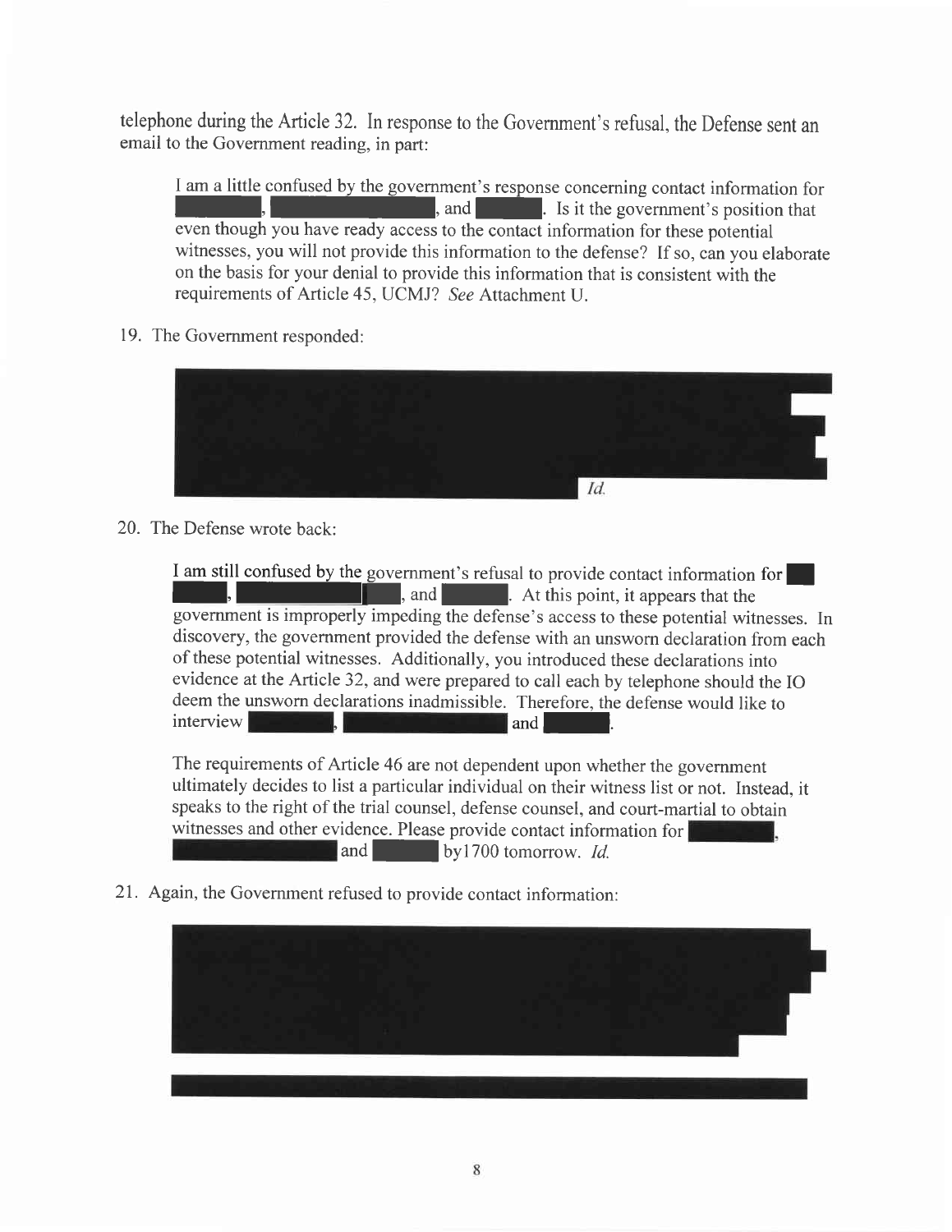

22. The Defense then indicated that it "would like to explore the possibility of calling these individuals as defense witnesses. Please be so kind as to provide contact information for them. Thank you," On 1 February, 2012, the Government responded "

 $\overline{a}$  Id. Over two weeks later, the Government has still not provided the Defense with the relevant contact information.

## WITNESSES/EVIDENCE

23. The Defense does not request any witnesses be produced for this motion. The Defense respectfully requests this court to consider the referred charge sheet in support of its motion, as well as the Attachments referenced herein.

## LEGAL AUTHORITY AND ARGUMENT

24. Although the stated purpose of depositions is generally to preserve the testimony of an unavailable witness, a deposition may be taken when there was an improper denial of a witness request at an Article 32 hearing or where the government has improperly impeded defense access to a witness. See R.C.M. 702(3)(discussion). See also United States v. Killebrew, 9 M.J. 154 (C.M.A. 1980); United Stares v. Cumberledge, 6 M.J. 203, 205, n. l3 (C.M.A. 1979); United States v. Chuculate, 5 MJ. 143 (C.M.A. 1978); United States v. Chestnut,2M.J.84 (C.M.A. 1976). In this case, the original denial of the OCA witness request at the Article 32 was improper. Additionally, the Government has impeded the Defense's access to the OCA witnesses. Accordingly, the Defense requests that you order a deposition of the OCAs under R.C.M.702.

25. The Defense has taken proactive steps – indeed, every step it possibly could – to protect the rights of PFC Manning. It asked for the OCAs to appear in person at the Anicle 32; it objected to the introduction of unsworn statements for consideration by the Investigating Officer; it requested from the SPCMCA and the GCMCA that it be permitted to depose the OCAs; it requested contact information for the OCAs from the Govemment. The Defense has "timely urgefd] [the accused's] pretrial rights" and thus requests that this Court order that the OCAs be deposed. See United States v. Chuculate, 5 M.J. 143, 145 (CMA 1978) ("Thus, if an accused is deprived of a substantial pretrial right on timely objection, he is entitled to judicial enforcement of his right, without regard to whether such enforcement will benefit him at trial.").

26. For over a year, PFC Manning's trial was delayed because the Government needed to obtain the appropriate classification reviews from the relevant OCAs. Time after time, the Government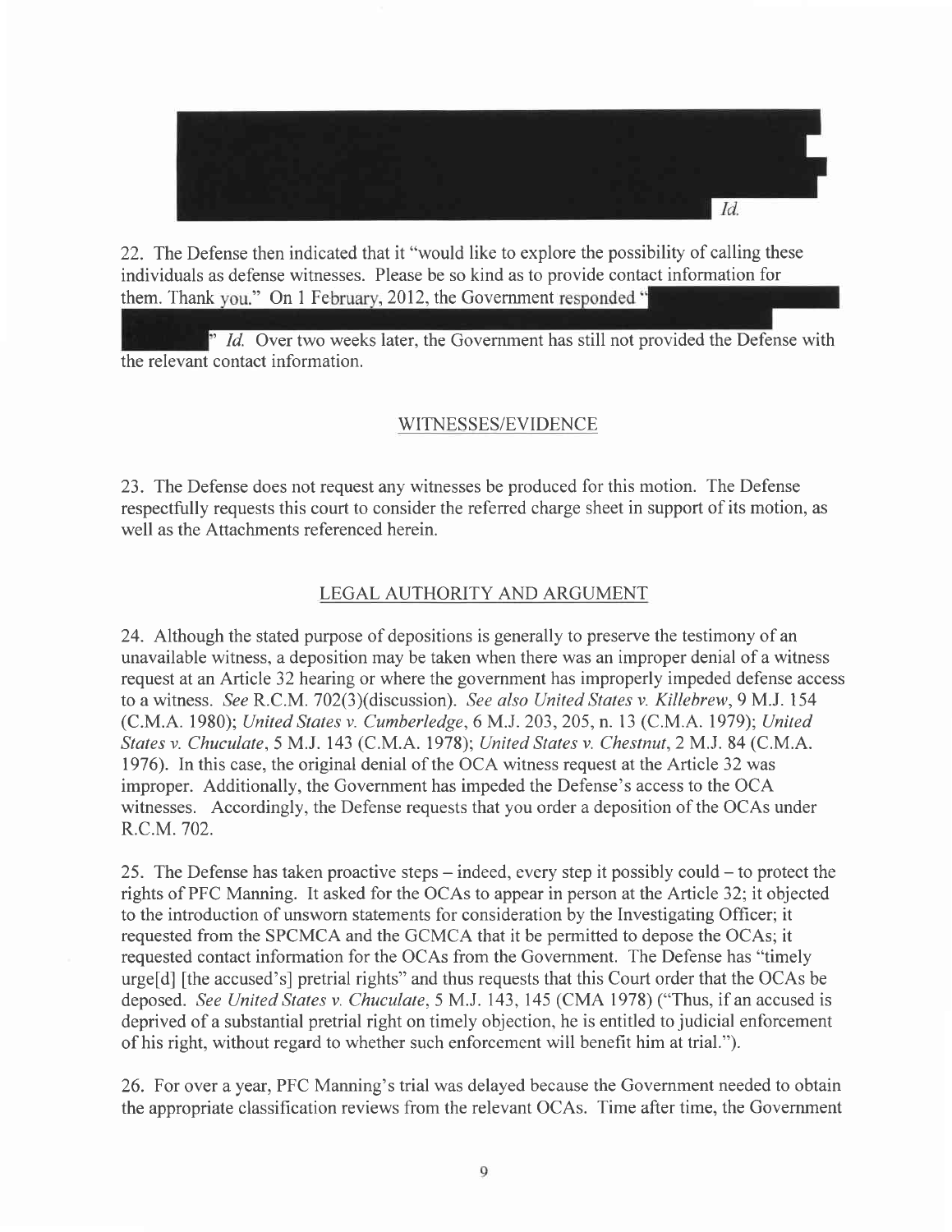hid behind the OCA approval process in denying Defense requests for discovery. Finally, a month before the Article 32, the Government secured all relevant OCA approvals and the courtmartial process was able to begin.

27. When the Defense asked that the OCAs appear personally at the Article 32 so that the Defense could cross-examine them about their classification determinations, the Govemment balked. While the Government conceded they were relevant, it maintained that they were, in effect, too important to appear at an Article 32 hearing. The Investigating Officer agreed with the Govemment. He determined that the testimony of six of the seven OCAs was relevant but that the significance of the OCAs' expected testimony did not "outweigh the difficulty, expense and effect on military operations" so as to justify the OCAs' presence at the Article 32. See Attachment L. It is ironic that, after over a year of waiting for the OCAs to complete their important work, the OCAs' work was deemed not important enough to justify them personally appearing at the Article 32 hearing.

28. The Investigating Officer did not provide any support or reasons to buttress his conclusion that the OCAs were "not reasonably available." *United States v. Samuels*, 1959 WL 3613 (C.M.A.) (the investigating officer should set out the circumstances upon which the conclusion of the unavailability is predicated). Moreover, the Defense believes that the Investigating Officer's determination was not thoughtful and considered, but merely a rote recitation of the test for availability. This is supported by the fact that the Investigating Officer was completely "wishy-washy" on whether the OCAs would be required to testify. First, he determined two days before the Article 32 hearing that the OCAs were not reasonably available. At the hearing, he then suggested that the OCAs would be compelled to testify (and thus, were reasonably  $a$ vailable  $-$  at least telephonically). He then reaffirmed that the OCAs were not reasonably available and that he would consider only their unsworn statements. This prevarication suggests that the Investigating Officer did not carefully weigh the relevant interests, but rather made his decision on a whim. It is illogical to think that a witness could be "not reasonably available" one day and then miraculously "reasonably available" another day.

29. The Government went to great pains to ensure that the unsworn statements of the OCAs were considered by the Investigating Officer. The Defense objected to the Government's proffer of unsworn statements as being in contravention of R.C.M. 405. The Investigating Offrcer, who had consistently made rulings in favor of the Government during the Article 32 process, was prepared to find the statements admissible even though they were in improper form. He determined that the statements were unsworn, but carried with them the same "indicia of reliability" as sworn statements. The Investigating Officer proceeded to consider the unsworn statements of the OCAs; as such, the Defense did not have an opportunity to cross-examine the OCAs at the Article 32. The Defense submits that given: a) the Government's extensive efforts to ensure that the Investigating Officer would consider the OCAs' unsworn statements and b) the Investigating Officer "bending over backwards" to ensure that he could consider such statements despite being proffered in an inadmissible form, the Defense should have an opportunity to depose these OCAs. The Government had the full benefit of having its evidence considered by the Investigating Officer, but none of the burdens (i.e. cross-examination). See United States v. Cabrera-Frattini, 65 M.J. 950 (N.M.Ct.Crim.App., 2008) (a deposition may be ordered to allow the defense an opportunity to cross-examine an essential witness who was not available at the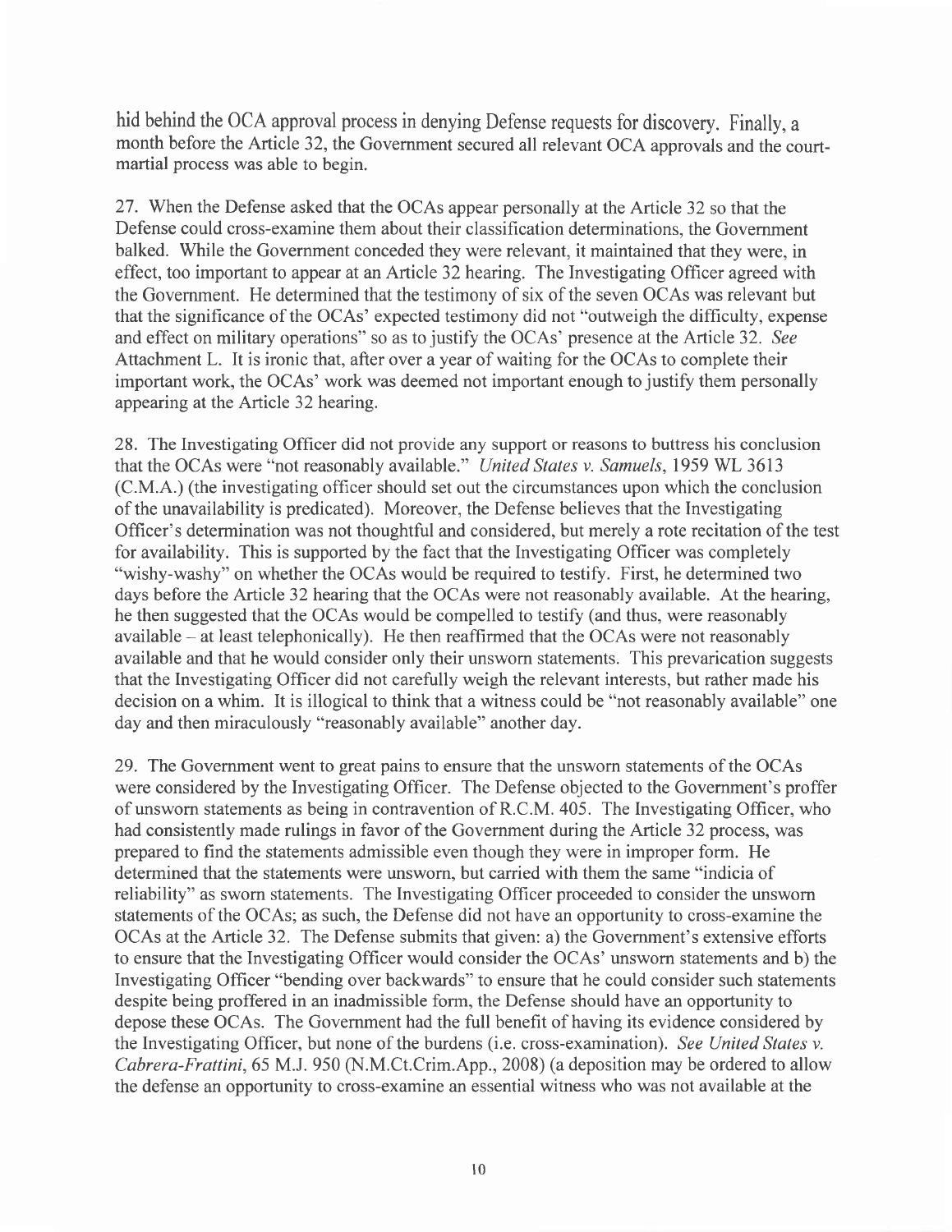Article 32 investigation.); United States v. Ledbetter, 2 M.J. 37, 43 (C.M.A.1976) (an Article 32 investigation serves a twofold purpose as a discovery proceeding on behalf of the accused and as a means of establishing probable cause as a guard against the referral to trial of baseless charges).

30. After the Article 32, the Defense filed two Requests for Oral Depositions with the SPCMCA and the GCMCA. Both were denied. Both conceded that the testimony was relevant but deferred to the Investigating Officer's determination that the difficulty, expense and or/effect on military operations outweighed the significance of the expected testimony. Both the SPCMCA and the GCMCA indicated that there was no evidence that the witnesses would not be available for trial if deemed relevant and proper. The Defense had now faced four perfunctory denials of its requests to cross-examine or depose the OCAs.

31. While all concede that the testimony is relevant, all make blanket assertions that the difficulty, expense and or/effect on military operations outweighs the significance of the expected testimony. Essentially, the Investigating Officer adopted the Government's conclusory assertion that each OCA was "not reasonably available for the Article 32 given his position as ...". See Attachment E at pp. 9-10. In turn, the SPCMCA adopted the Investigating Officer's conclusory assertion that "the difficulty, expense and or/effect on military operations outweighs the significance of the expected testimony." See Attachment L. In turn, the GCMCA adopted the lnvestigating Officer and the SPCMCA's conclusory assertion that "the difficulty, expense and or/effect on military operations outweighs the significance of the expected testimony." See Attachment R. Such unquestioning reliance on bald assertions of unavailability is improper. See United States v. Cumberledge,6 M.J. 203,205 (C.M.A. 1979) (accepting defendant's argument that military judge erred in "adopting the reasoning of the staffjudge advocate .... and the Article 32 investigating officer on the question of the availability of [2 witnesses] for the Article 32 hearing. . . [T]he evidence demonstrates that the Government .. . [had] sufficient funds and the ability to secure these witnesses' presence at the Article 32 hearing ...").

32. No one has provided any explanation as to why or how the burdens of testifying at an Article 32 or at a deposition outweigh the relevance of the testimony. The Defense has simply had to rely on the say-so of the Govemment, which was wholesale adopted by the Investigating Officer, and which, in turn, was wholesale adopted by the SPCMCA and the GCMCA. In United States v. Chestnut, 2 M.J. 84 (CMA 1976), the Court of Military Appeals criticized the investigating officer and trial judge for using "assumptions of [the] witness' availability, rather than [requiring] evidence demonstrating circumstances or exigencies warranting the excusal of [the witness] from the Article 32 hearing."

33. The Defense would like to question the OCAs about materials that they prepared in response to this case and apparently are prepared to stand by.<sup>6</sup> How difficult can it be to answer questions that test the basis of a statement that one has made under penalty of perjury? Presumably, prior to submitting such a statement, an OCA would have a very good grasp of all the issues contained therein. Moreover, what is the "expense" involved? The cost of transportation? Surely in a case of national importance, the cost of a few flights is not too much for the U.S. government to bear.

<sup>&</sup>lt;sup>6</sup> The Defense takes this to be the logical corollary of the Government's position that the unsworn statements are actually sworn statements because they are made under penalty of perjury.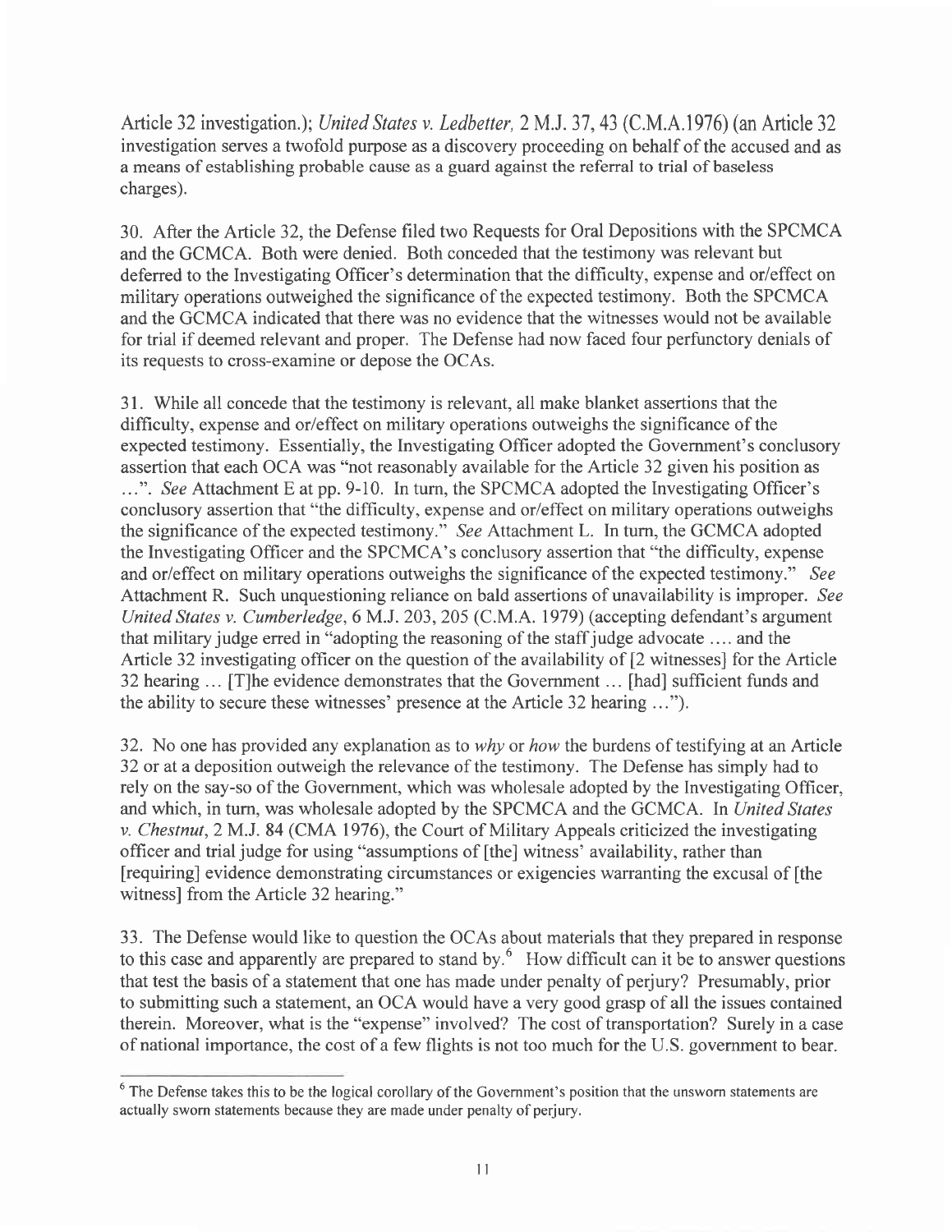Finally, how are military operations significantly impacted by requiring an OCA to answer questions about his unsworn statement? It is hard to believe that military operations would suffer by having an OCA take a few hours – or at most a day – out of his schedule. United States v. Ledbetter, 2 M.J. 37 (C.M.A. 1976) ("In addition, there was no showing that military exigencies or other extraordinary circumstances warranted excusal of the witness, who was subject to military orders.").

34. It seems that the Govemment, the Investigating Officer, the SPCMCA and the GCMCA keep on passing the buck and saying that the Defense can examine these witnesses "later." "Later" is now. The Defense should not be in a position where it is speaking with the OCAs for that first time at trial.

35. In an effort to reach out to some of the OCAs on its own, the Defense requested their contact information. The Government, despite having this contact information readily available, refused to provide it to the Defense. The Government's position appeared to be that because, at this point in time, the Government was inclined not to call the OCAs as witnesses, it would not share their contact information with the Defense. The Defense finds this position illogical and indefensible. The Defense's ability to speak to a relevant witness does not ebb and flow in conformity with the whims of the Government. See United States v. Killebrew, 9 M.J. 154,159 (C.M.A. 1980) ("... the record of trial here reveals that the rights of the [defendant] were not adequately safeguarded. McElroy was clearly a potential witness for the prosecution. Even in the last communication to defense counsel, the trial counsel recognized [that fact]").

36. The Government has signaled that these OCA determinations are critically important – both by virtue of the time expended obtaining them over the year, and the effort to ensure that they were considered by the Investigating Officer (even in improper form) at the Article 32. The Government cannot now "change its mind" and downplay the significance of these determinations.

37. When the Defense indicated that it might consider calling the OCAs as witnesses for the Defense, the Government then "  $\blacksquare$ " agreed to provide the contact information. It is two weeks later, and the Defense still does not have any of the three phone numbers. United States v. Cumberledge,6M.J.203,205 n. l3 (C.M.A. 1979) ("it is nevertheless incumbent upon the Government to provide the defense counsel with timely and meaningful access to the witnesses.")(emphasis in original). The Defense believes that the Government has been improperly impeding the Defense's access to these witnesses, to the point where the Government reflexively and repeatedly refused to provide contact information. It has certainly not provided either "timely" or "meaningful" access to the OCAs.